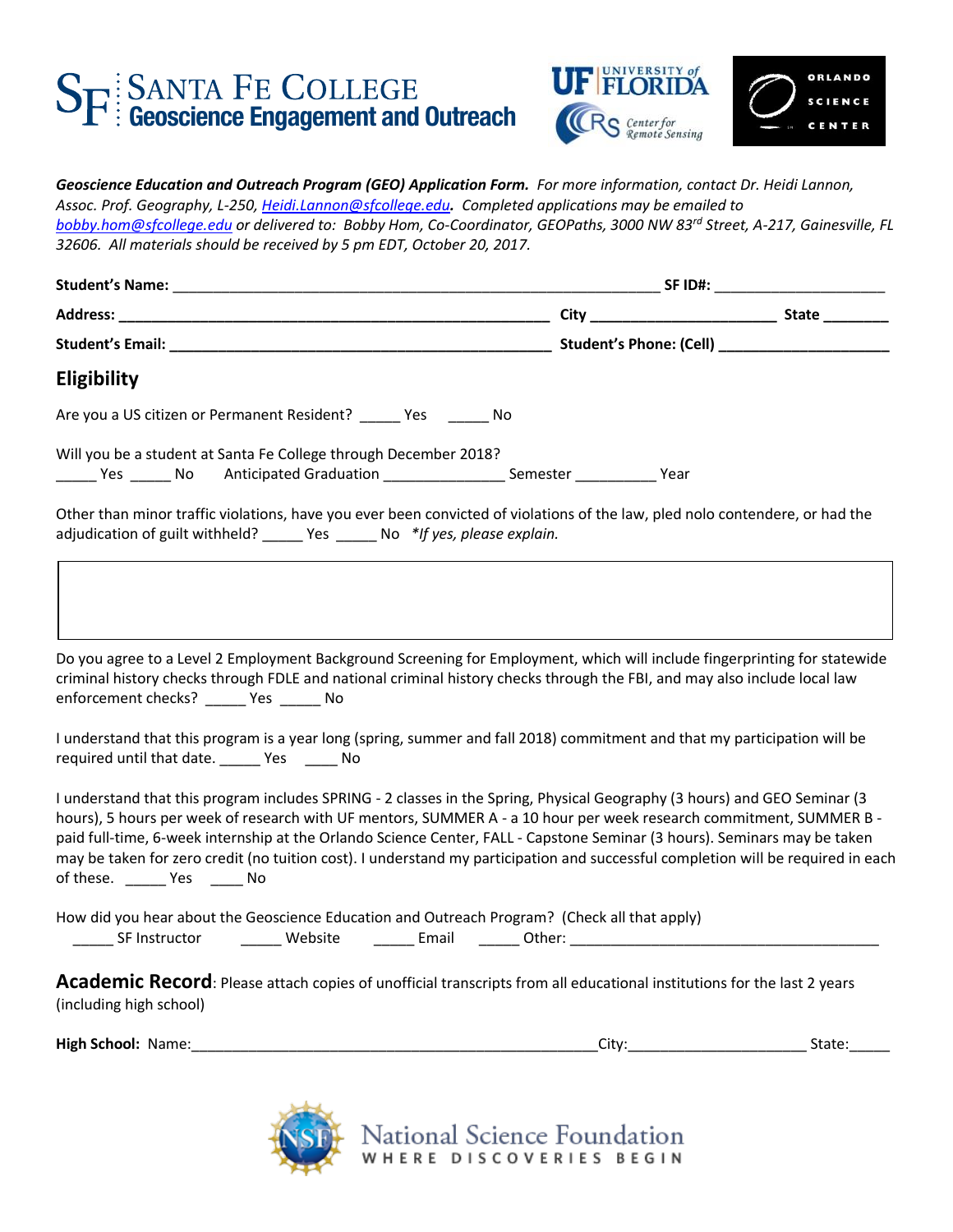## SE SANTA FE COLLEGE<br>Geoscience Engagement and Outreach





| Colleges Attended: (Please list all colleges attended. Please note if Dual Enrolled) |  |
|--------------------------------------------------------------------------------------|--|
|                                                                                      |  |

| <b>Employment and Other Activities</b> : Describe up to three activities in which you've engaged while attending college<br>and / or in high school. You may include employment, volunteering or service, and campus or community activities. Since the<br>Outreach component of this program includes a paid full-time, 6-week Summer Internship at the Orlando Science Center, we<br>are particularly interested in activities that involve working with the public and / or children. |  |                                                                       |                                                                                          |  |  |                               |
|------------------------------------------------------------------------------------------------------------------------------------------------------------------------------------------------------------------------------------------------------------------------------------------------------------------------------------------------------------------------------------------------------------------------------------------------------------------------------------------|--|-----------------------------------------------------------------------|------------------------------------------------------------------------------------------|--|--|-------------------------------|
|                                                                                                                                                                                                                                                                                                                                                                                                                                                                                          |  |                                                                       |                                                                                          |  |  | You may also attach a resume. |
|                                                                                                                                                                                                                                                                                                                                                                                                                                                                                          |  |                                                                       |                                                                                          |  |  |                               |
|                                                                                                                                                                                                                                                                                                                                                                                                                                                                                          |  | Hours Per Week ______ Paid Position? _____ Short Summary of Activity: |                                                                                          |  |  |                               |
|                                                                                                                                                                                                                                                                                                                                                                                                                                                                                          |  |                                                                       |                                                                                          |  |  |                               |
|                                                                                                                                                                                                                                                                                                                                                                                                                                                                                          |  | Hours Per Week ______ Paid Position? _____ Short Summary of Activity: |                                                                                          |  |  |                               |
|                                                                                                                                                                                                                                                                                                                                                                                                                                                                                          |  |                                                                       | Dates Participated: $\frac{1}{\sqrt{1-\frac{1}{2}}}$ to $\frac{1}{\sqrt{1-\frac{1}{2}}}$ |  |  |                               |
|                                                                                                                                                                                                                                                                                                                                                                                                                                                                                          |  | Hours Per Week ______ Paid Position? _____ Short Summary of Activity: |                                                                                          |  |  |                               |